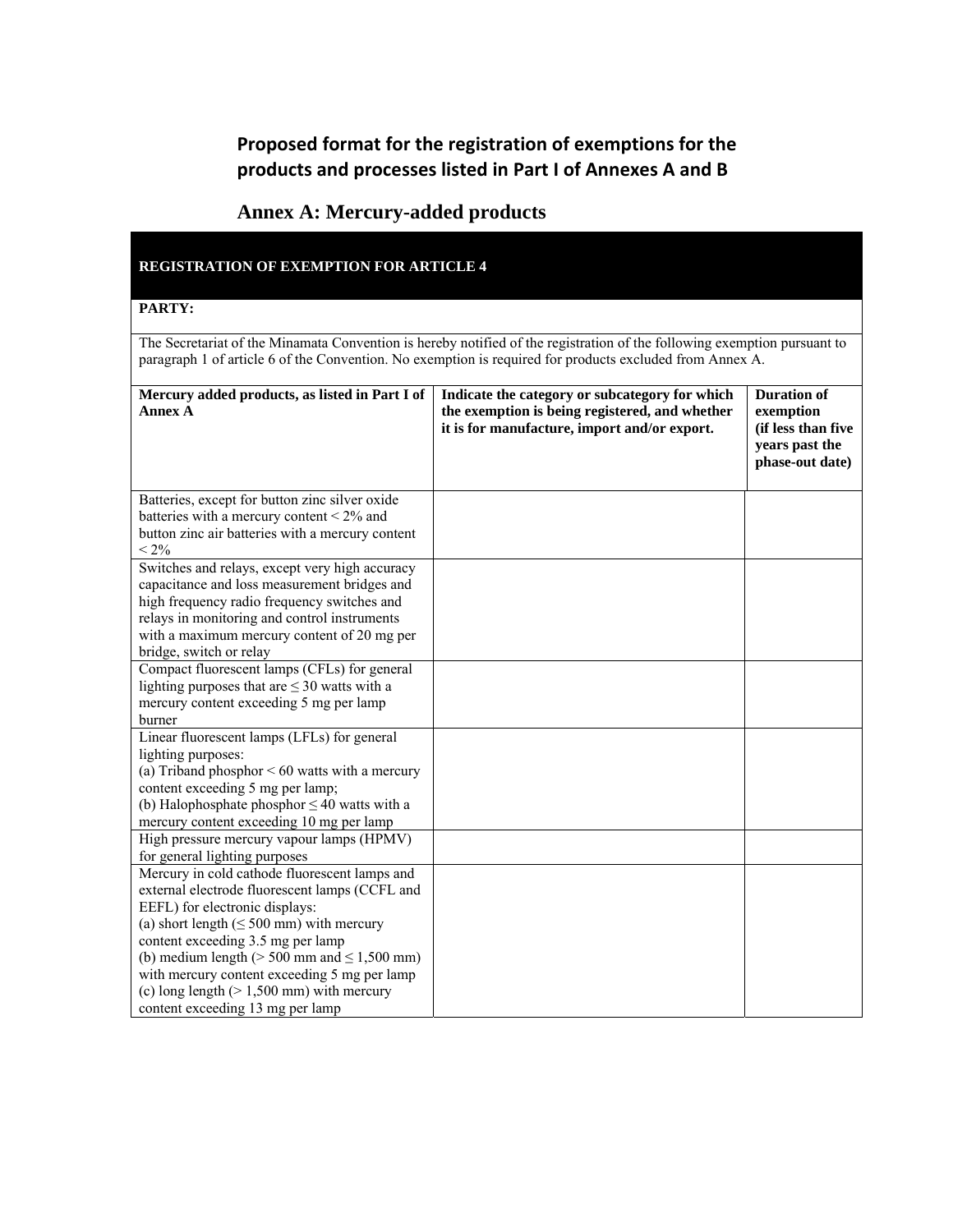| Cosmetics (with mercury content above 1ppm),             |  |
|----------------------------------------------------------|--|
| including skin lightening soaps and creams, and          |  |
| not including eye area cosmetics where mercury           |  |
| is used as a preservative and no effective and           |  |
| safe substitute preservatives are available <sup>1</sup> |  |
| Pesticides, biocides and topical antiseptics             |  |
|                                                          |  |
| The following non-electronic measuring devices           |  |
| except non-electronic measuring devices                  |  |
| installed in large-scale equipment or those used         |  |
| for high-precision measurement, where no                 |  |
| suitable mercury-free alternative is available:          |  |
| (a) barometers;                                          |  |
| (b) hygrometers;                                         |  |
| (c) manometers;                                          |  |
| (d) thermometers;                                        |  |
| (e) sphygmomanometers.                                   |  |

Please attach the explanatory statement on the need for an exemption, one statement per individual product category listed in Part I of Annex A.

As part of, or in addition to, the explanation of the need for the exemption, a registering Party may include, as appropriate, the following information:

- any timetable or plan of action to phase out the import, export, or manufacture or to adjust manufacturing specifications to comply with the mercury concentrations for products set out in Annex A; and
- information on the level of stocks of the product available nationally.

| THIS NOTIFICATION IS SUBMITTED BY:                |                                                                     |                                   |
|---------------------------------------------------|---------------------------------------------------------------------|-----------------------------------|
| Job title:                                        |                                                                     |                                   |
| Institution/department:                           |                                                                     |                                   |
| Address:                                          |                                                                     |                                   |
| Telephone:                                        | Fax:                                                                | E-mail address:                   |
| Contact name:                                     |                                                                     | Date: $(dd/mm/vvvv)$              |
|                                                   |                                                                     |                                   |
| PLEASE RETURN THE COMPLETED FORM TO:              |                                                                     |                                   |
|                                                   |                                                                     |                                   |
| Secretariat of the Minamata Convention on Mercury |                                                                     |                                   |
| United Nations Environment Programme (UNEP)       |                                                                     | Fax: +41 22 797 3460              |
| International Environment House                   |                                                                     | Email: mercury.chemicals@unep.org |
|                                                   | 11–13, Chemin des Anémones, CH–1219 Châtelaine, Geneva, Switzerland |                                   |

<sup>&</sup>lt;u>1</u>  $1$  The intention is not to cover cosmetics, soaps or creams with trace contaminants of mercury.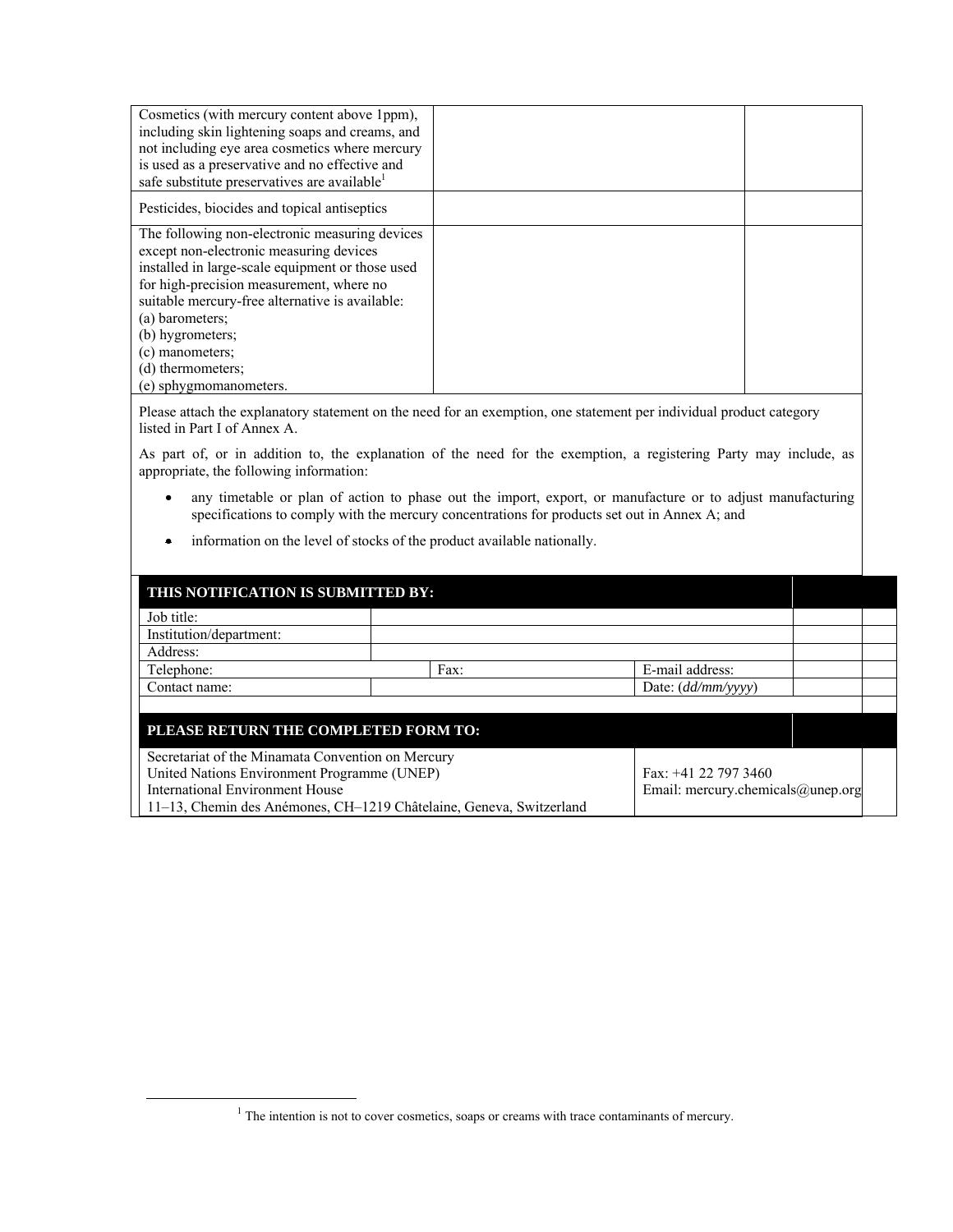## **Annex B: Processes that use mercury**

### **REGISTRATION OF EXEMPTION FOR ARTICLE 5**

#### **PARTY:**

The Secretariat of the Minamata Convention is hereby notified of the registration of the following exemption pursuant to paragraph 1 of article 6 of the Convention.

| Manufacturing processes using mercury or<br>mercury compounds set out in part I of<br><b>Annex B</b> | Indicate the category or<br>subcategory for which the<br>exemption is registered. | Duration of<br>exemption<br>(if less than<br>five years<br>past the<br>phase-out<br>date) |
|------------------------------------------------------------------------------------------------------|-----------------------------------------------------------------------------------|-------------------------------------------------------------------------------------------|
| Chlor-alkali production                                                                              |                                                                                   |                                                                                           |
| Acetaldehyde production in which mercury or mercury<br>compounds are used as a catalyst              |                                                                                   |                                                                                           |

Please attach an explanatory statement on the need for the exemption, one statement per process category.

As part of, or in addition to, the explanation of the need for the exemption, the registering Party may include, as appropriate, the following information:

- any timetable or plan of action to phase out the use of mercury in facilities; and
- identification of the facilities for which an exemption is being registered, including the capacity of the facilities and the expected annual use of mercury by the facilities.

| THIS NOTIFICATION IS SUBMITTED BY:                |                                                                     |                                   |  |
|---------------------------------------------------|---------------------------------------------------------------------|-----------------------------------|--|
| Job title:                                        |                                                                     |                                   |  |
| Institution/department:                           |                                                                     |                                   |  |
| Address:                                          |                                                                     |                                   |  |
| Telephone:                                        | Fax:                                                                | E-mail address:                   |  |
| Contact name:                                     |                                                                     | Date: (dd/mm/yyyy)                |  |
|                                                   |                                                                     |                                   |  |
| PLEASE RETURN THE COMPLETED FORM TO:              |                                                                     |                                   |  |
|                                                   |                                                                     |                                   |  |
| Secretariat of the Minamata Convention on Mercury |                                                                     |                                   |  |
| United Nations Environment Programme (UNEP)       |                                                                     | Fax: +41 22 797 3460              |  |
| International Environment House                   |                                                                     | Email: mercury.chemicals@unep.org |  |
|                                                   | 11–13, Chemin des Anémones, CH–1219 Châtelaine, Geneva, Switzerland |                                   |  |